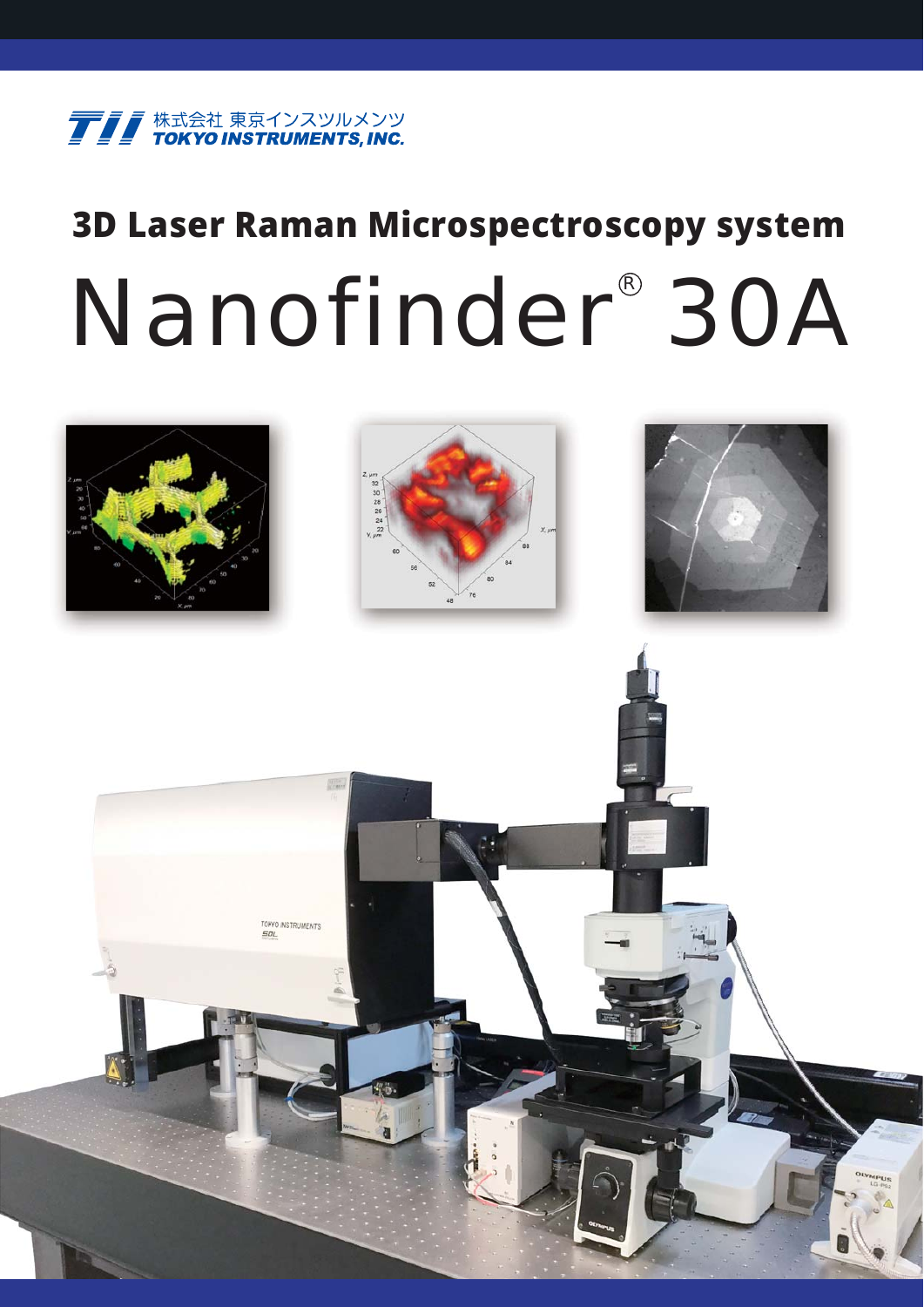# **Maximum sensitivity and spatial resolution. Scanning imaging system. Combined analytical technologies for sample study on micron/submicron level.**



20 years ago Tokyo Instruments has developed the industry's first apparatus for Raman imaging with spatial resolution of 200 nanometers and continues to challenge cutting-edge analysis and evaluation technology now.

Three-dimensional Raman imaging and spectroscopy can be performed with diffraction limited spatial resolution: below 200 nm in lateral (XY plane) and 500 nm in axial (Z depth) directions.

Raman spectroscopy can be combined with other analytical techniques to get extra information from the same sample area.

In order to meet the changing needs of customers, this equipment is designed to be easy expandable. The system can be combined with piezo stage, Galvano mirror scanner, stepper motor stage, cryostat, heating chamber, scanning probe microscope (SPM), streak camera, time correlation single photon counting (TCSPC) and also can be extended to nonlinear Raman spectroscopy (CARS). Customization of system configurations ensures perfect fitting for customer' s applications.

Nanofinder® software controls all system parts (opto-mechanics, scanners, detectors) as well as data acquisition, processing and analysis. Its intuitive and easy-to–handle user interface can be individually adapted to customized algorithms of system operation and data manipulation.

Demo measurements to confirm the system efficiency for customers' samples can be done. Many customers refer to data obtained with DEMO measurements of their samples as "very clear" .

After –sales maintenance support is also available.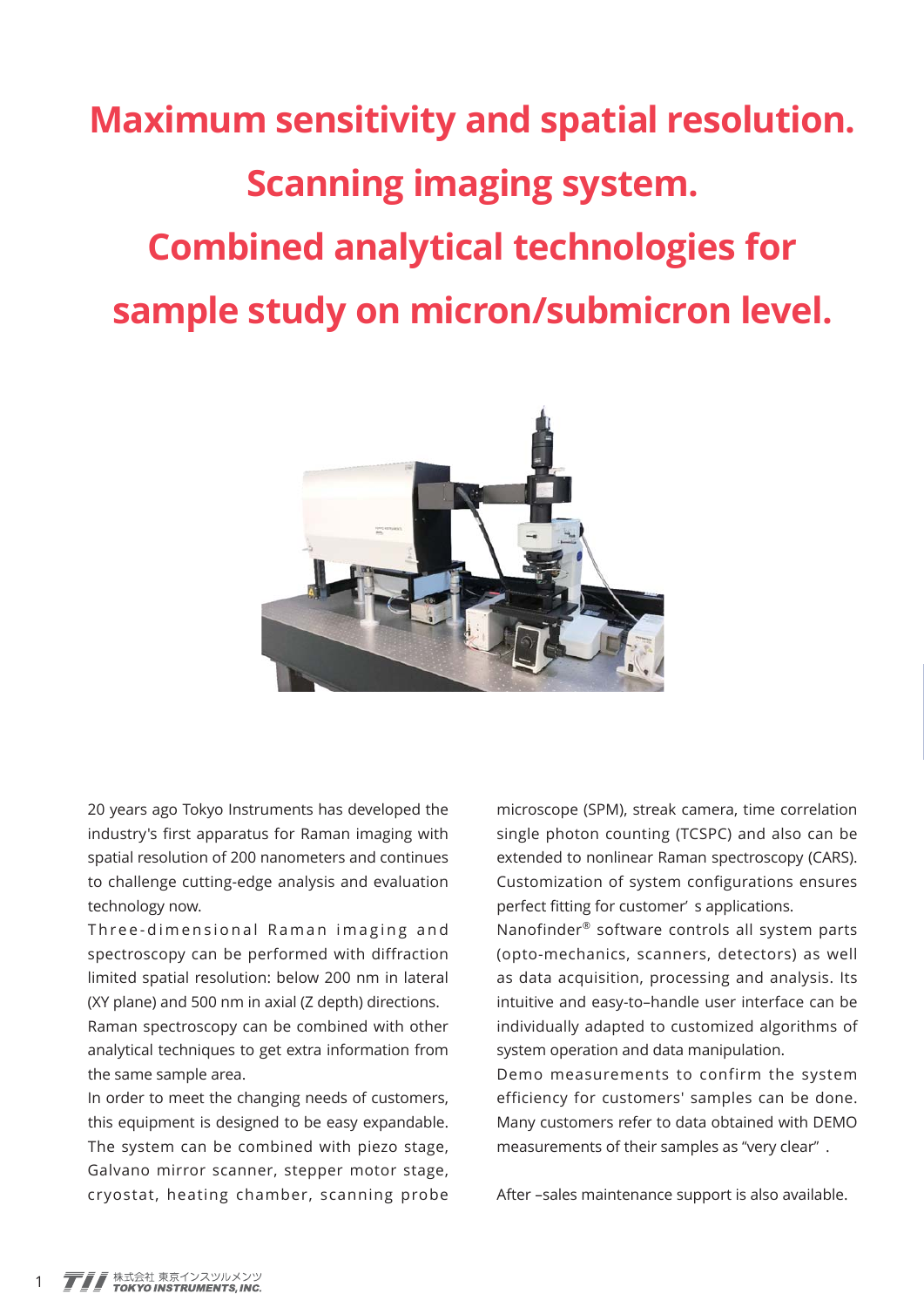### **Features**

- Non-destructive sample measurement: because of extremely high system sensitivity the laser power on the sample can be reduced. Sample damage or modification is minimized.
- Extremely high spatial resolution: 200 nm (excitation laser 488 nm, oil immersion 100X microscope objective lens)
- Extremely high spectral resolution: 0.22 cm<sup>-1</sup>/CCD pixel (at wavelength 550 nm, echelle diffraction grating) ■Versatility: high flexible platform can be combined with various analytical instruments/methods

# **Applications**

- Structural analysis and quality evaluation of carbon material: graphite, diamond, carbon black, carbon nanotube (CNT), fullerene, diamond like carbon (DLC) film, graphene etc.
- ●Analysis and quality evaluation of solar cell material:copper indium gallium selenide (CIGS), perovskite, quantum dots
- ●Detection and analysis of minute foreign substances on submicron scale (1/10,000 of a millimeter) or less
- Structural analysis and quality evaluation of lithium ion (Li-Ion) battery material
- Structural analysis and quality evaluation of organic EL (Electro Luminescence) material
- ●Structural analysis and quality evaluation of power device materials such as silicon carbide (SiC: compound semiconductor material composed of silicon (Si) and carbon (C))
- ●Analysis of a wide range of substances: gas, liquid or solid
- ●Analysis and evaluation of very complex biological samples, such as living organisms and human tissues

# Newly developed options support increased requirements from advanced researchers

Newly developed options described below are supplied with new systems, but also can be installed in previous Nanofinder®30 models. Consult with us for a possibility to upgrade your system.

#### Spectrometer update:

-Higher spectral resolution due to new 810 mm focal distance spectrometer

-Wider universality due to increased number of simultaneously mounted detectors

In addition to standard 520 mm focal length spectrometer, now it is possible to select a spectrometer with focal length 810 mm. As a result, about 1.5 times higher spectral resolution became available. Newly updated 520 mm focal length spectrometer and new 810 mm focal length spectrometer are equipped with 3 exit ports, so up to 3 different detectors can be installed simultaneously.



New type of 520 mm focal length spectrometer with 3 exit ports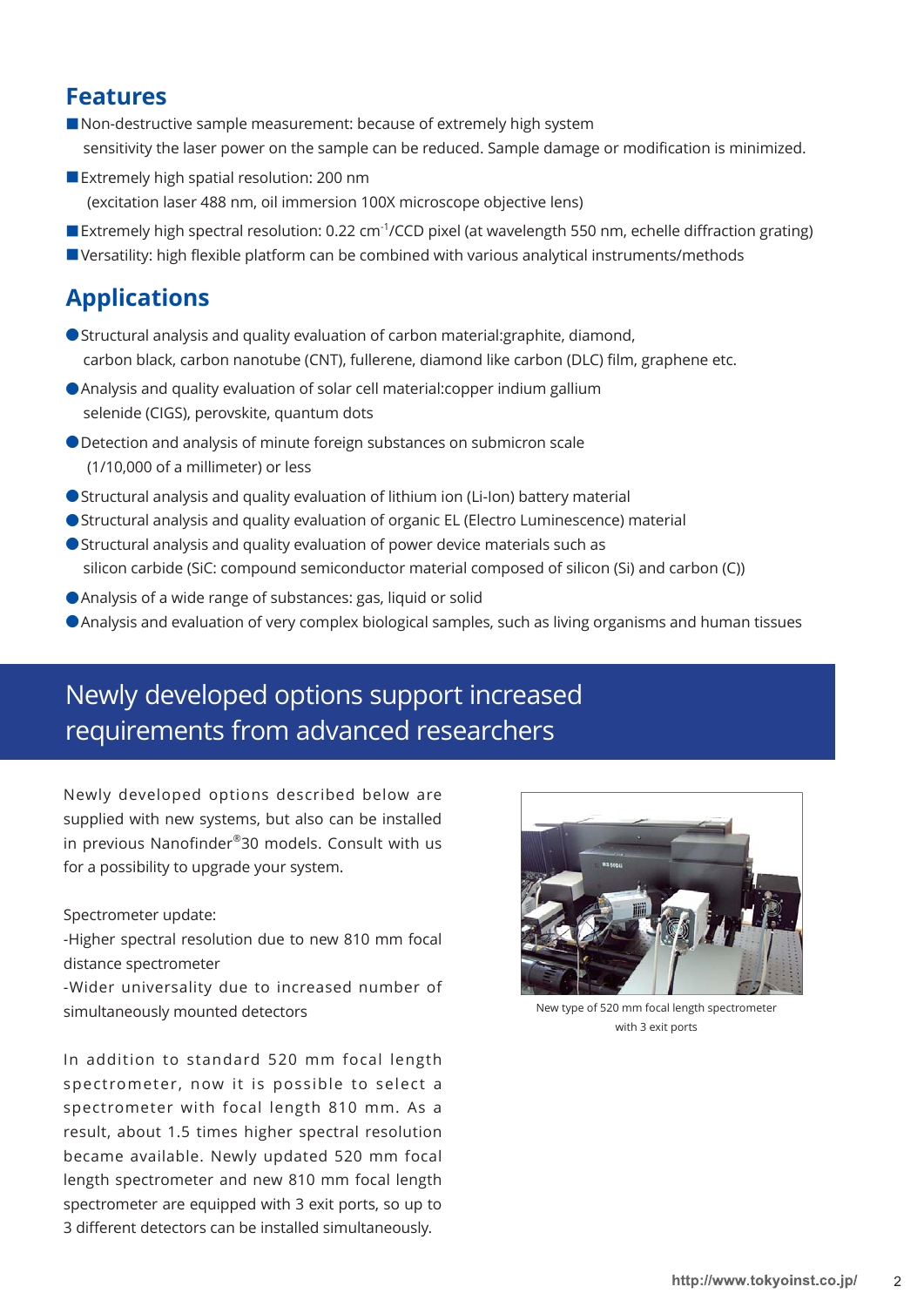# **Fine tuning of Raman spectrometer for each sample measurement in optimal conditions: up to 5 simultaneously installed excitation lasers**

In order to optimize Raman signals excitation conditions and reduce sample fluorescence level, up to five excitation lasers, operating at different wavelengths can be mounted to the system simultaneously. As a result, higher quality Raman spectra can be obtained. Laser switching (including switching of edge-filters, polarization controlling waveplates, laser shutters) can be done fully automatic by system configuration control from software.

# **Wider wavelength range for Raman spectroscopy: from Ultraviolet to Near Infrared**

With new option for motorized optics exchange in the detection channel, the Raman detection optical path can be optimized for operation in three wavelength ranges from ultraviolet to near infrared (UV - VIS - NIR). The combination of 4 different diffraction gratings, mounted on motorized turret with 3 spectrometer exit ports for different detectors ensures optimal signal detection from UV to NIR spectral range.

# **Automatic wavelength calibration (auto calibration)**

New spectra calibration option ensures always accurate wavelength calibration of the measured Raman spectra, indispensable for correct data interpretation. This motorized option introduces a neon (Ne) lamp in the optical detection path of the system. Calibration is done automatically when wavelength or diffraction grating are changed. The user can also call the calibration function any time to check accuracy of the measured



# **Autofocus option for tracing of rough surfaces during 2D mapping procedure**

With a confocal laser unit and the newly developed software option for reflected laser signal digital feedback, the autofocus function for surface tracing becomes possible. Even in conditions of microscope focus drift, sample inclination or rough surfaces, clear 2D-data exactly from the sample surface can be obtained. Since the confocal laser unit is independent of the Raman detection system, there is no influence on the Raman signal sensitivity or the spectrum quality.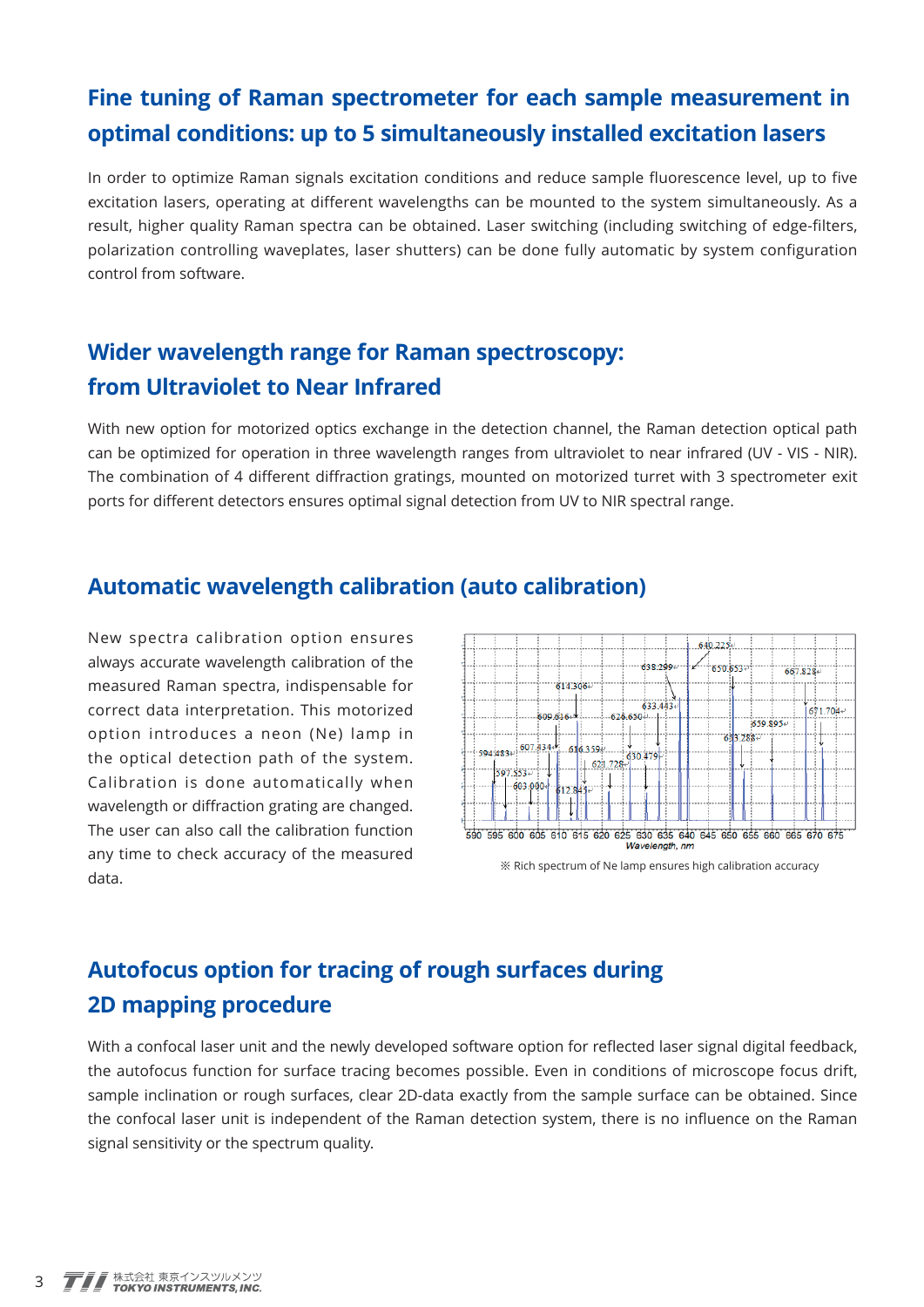# **New mapping abilities**

#### **"Fast Mapping"**

algolithm can decrease the measurement time up to  $1 \sim$  2ms/point.

#### **"Large Area mapping"**

applies "Fast Mapping" to stepper motor stages for sample sizes of a few cm order.

#### **"Accumulation mapping"**

automatically accumulates scanned Raman images until appropriate image quality is obtained.



#### **"Macro spot"**

sweeps the laser beam within user defined area with high speed over the sample surface to avoid damage and collect signals from full area. Can be applied to a signal "Macro spot" measurement and for mapping.

#### **"MultiArea"**

mapping algorithm provides a possibility to proceed automatical mapping in several pre-determined areas on the sample with different mapping steps and signal accumulation exposures. It also works in combination with stepper motor stage and piezo-stage, providing a possibility to get large mapping range and high spatial resolution. Configuration of selected areas can be saved and applied to the next samples.

# **Raman spectroscopy from <5cm-1**

The new Low Frequency Raman option with motorized or manually resettable filters provides a possibility to obtain Raman spectra and even Raman imaging from 5cm<sup>-1</sup>. Both: Stokes and anti-Stokes spectra can be obtained simultaneously.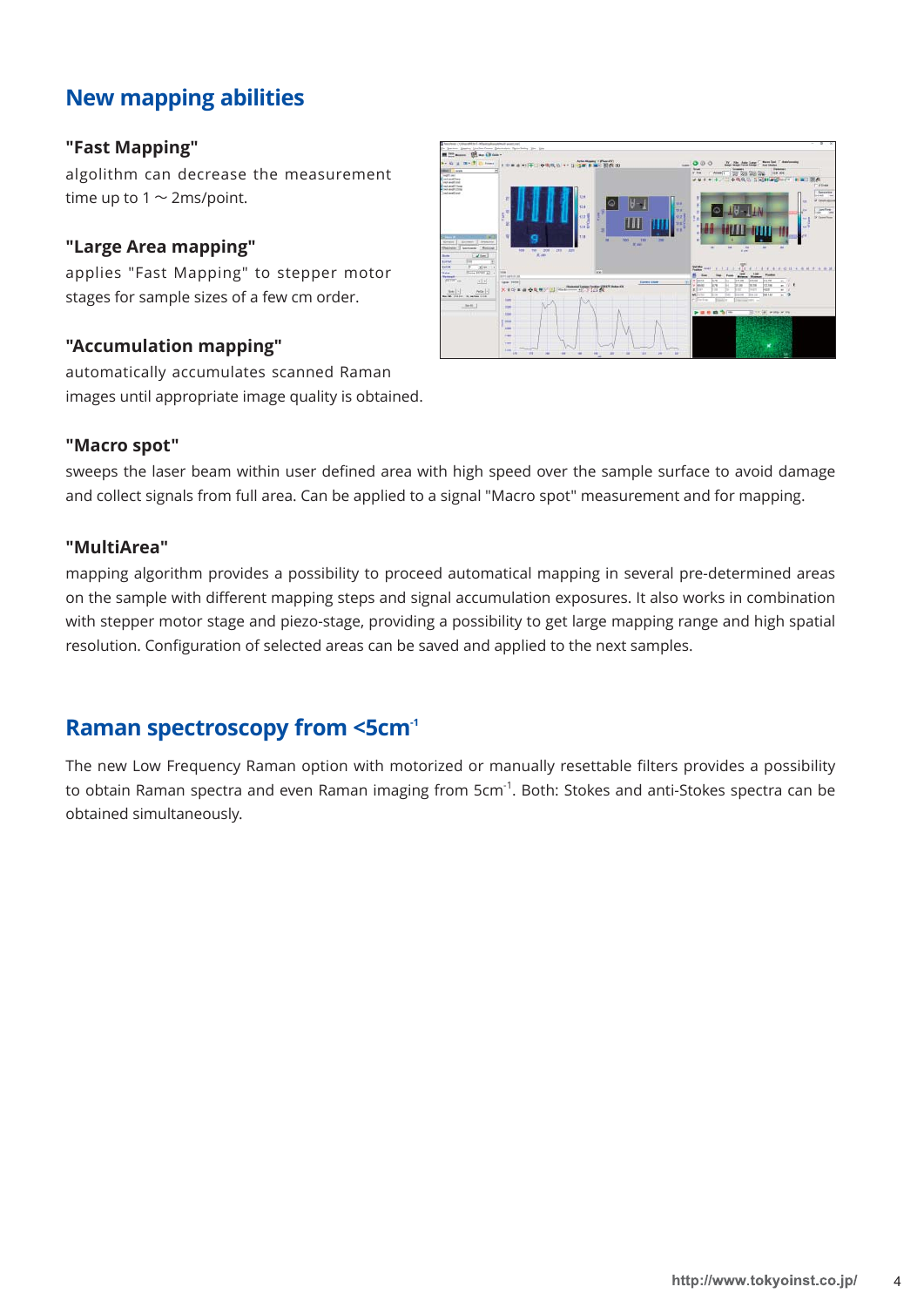# Examples of system expansion "+ α "

#### **Expansion example 1.**

Automatic piezo-stage, Galvano mirror scanner or stepper motor stage  $\rightarrow$  Raman mapping in wide range at high speed  $\cdot$  Raman imaging

#### **Expansion example 2.**

Scanning probe microscope (SPM) → Raman image and high resolution surface topography (and physical properties) from exactly the same sample area (even simultaneously),TERS

#### **Expansion example 3.**

Cryostat or heating chamber → Raman spectroscopy under environmental control

#### **Expansion example 4.**

Pulsed laser and streak camera or Time Correlated Single Photon Counter (TCSPC)  $\rightarrow$  Fluorescence lifetime measurement, fluorescence intensity and lifetime imaging Customers' special equipment (hardware and software) Unique system for customers' needs.

# Examples of Nanofinder® 30A Raman Microspectroscopy systems with extended functionality

# **Nanofinder® 30A configuration for bio researchers**

For bio applications the Nanofinder®30A system can be equipped with an inverted microscope and a Galvano mirror scanner (to keep the sample in resting state and move the laser beam for confocal imaging).



# **Nanofinder® 30A extension for CARS Microscope**

Strong Raman signals generated in the non-linear CARS (Coherent Anti-Stokes Raman Scattering) effect can be obtained in very short acquisition time and, hence, fast mapping can be realized. Ultrashort laser pulses are required for generating CARS signals from the sample.

Since the wavelength of CARS signals is shorter than the excitation laser wavelength there is no influence from sample fluorescence background. Sample preparation, such as fluorescent labeling, is not required for obtaining fast 3D CARS images

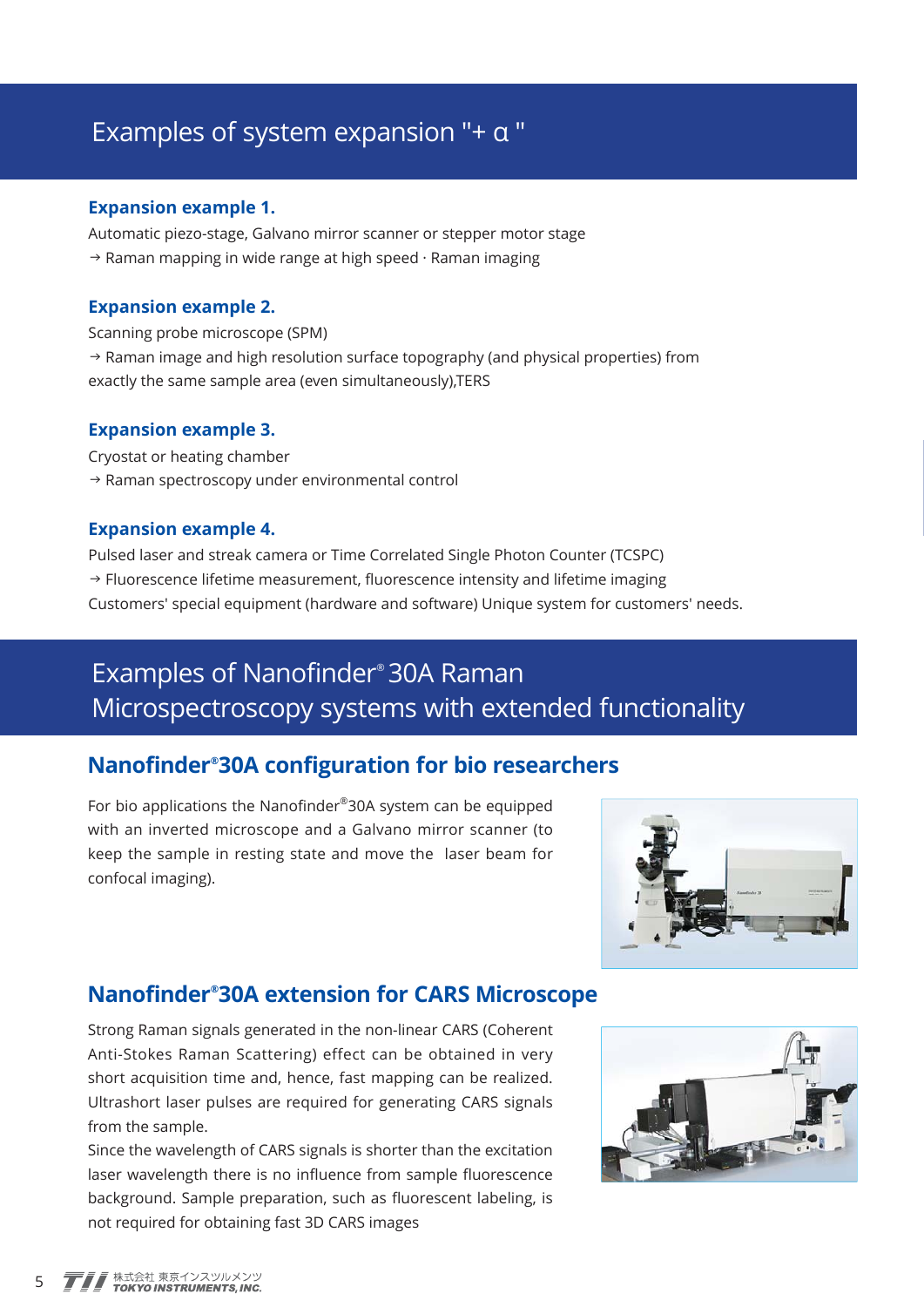# **Fluorescence Lifetime Imaging Microscopy (FLIM) extension**

Fluorescence lifetime measurement can be realized by combining Nanofinder®30A with ultrashort pulsed lasers such as Ti:sapphire laser or a picosecond semiconductor laser with a time correlated single photon counter (TCSPC) or a streak camera detector. Fluorescence intensity and lifetime images are obtained in 3D with high spatial resolution and high sensitivity.

Observations of intracellular molecules dynamics in biology or carrier dynamics in semiconductor materials are examples of possible applications. Temperature control with heating/cooling



chamber or cryostat is also available. Sample imaging can be realized by moving the laser beam with a Galvano mirror scanner.

\* Custom-made fluorescence, Photoluminescence (PL), Photoluminescence excitation (PLE) measurement systems are also acceptable

# Examples of obtained mapping data

#### **Raman spectroscopic analysis of the positive electrode of a lithium battery**

The performance of Li-ion batteries deteriorates with time. The main cause of deterioration is irreversible change of the positive electrode material LiCoO<sub>2</sub> into electrochemically inactive Co3O4. Raman imaging spectroscopy can clearly distinguish these materials and, hence, makes it possible to study the process of battery degradation with the target of the battery life prolongation.